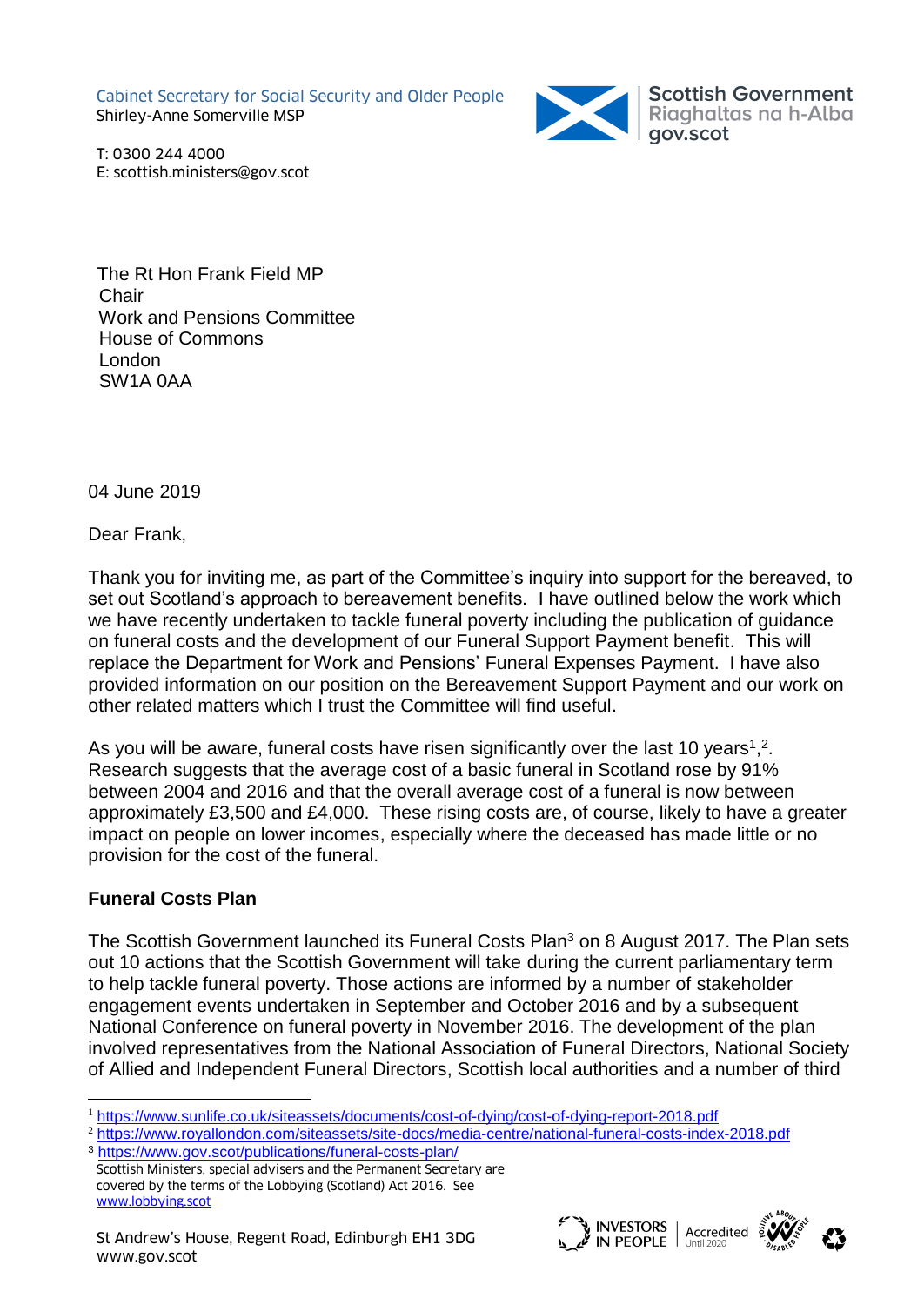sector organisations. We recognise that tackling funeral poverty will require action by range of organisations.

# **Guidance on Funeral Costs**

The Scottish Government has also worked closely with local government and the funeral industry to produce guidance on funeral costs<sup>4</sup> which we published on 16 May 2019. The guidance focuses on improving the availability, transparency and consistency of information on funeral charges to help consumers to compare prices and choose the funeral option that is right for them. It encourages the use of clear and consistent language and improved transparency and the accommodation of the wishes of people who do not want to use the full services of a funeral director. The guidance also includes a section specifically for local authorities on setting burial and cremation charges and tackling funeral poverty.

I understand that the Committee has been particularly interested in whether agreement could be reached with the funeral industry on a definition of a simple funeral. Our consultation on a draft of the guidance in autumn 2019 included a proposed standard definition and while many responses were supportive, some concerns were raised about specific elements and about the potential for inconsistent application of the definition. Some responses also suggested that the proposed ability to add items to a simple funeral at a proportionate additional cost would merely encouraging some providers to increase the basic cost to compensate for the exclusion of these "additional" services.

Taking account of this range of views we have included the following definition of a simple funeral in the guidance:

- The funeral director's services:
- Attending to the necessary arrangements, such as completion of necessary certification, taking instructions from the client and providing guidance on registration and legallyrequired procedures;
- Provision of the necessary staff for care of the deceased;
- Provision of an appropriate and robust lined coffin suitable for burial or cremation;
- Transportation of the deceased person from the place of death during normal working hours (normally within fifteen miles but taking into account local circumstances);
- Appropriate arrangements for the uplift of the deceased and care of the deceased person prior to the funeral, in appropriate facilities;
- Viewing of the deceased person, during normal working hours, by appointment;
- Provision of a hearse or other appropriate vehicle direct to the nearest crematorium or cemetery at a date and time agreed with the funeral director and clearly described to the client;
- The opportunity to hold a service at the cemetery or crematorium at the time of committal; and
- If burial is specified (where this is available locally) this may involve an additional charge.

l





Scottish Ministers, special advisers and the Permanent Secretary are covered by the terms of the Lobbying (Scotland) Act 2016. See [www.lobbying.scot](http://www.lobbying.scot/) <sup>4</sup> <https://www.gov.scot/publications/guidance-funeral-costs/>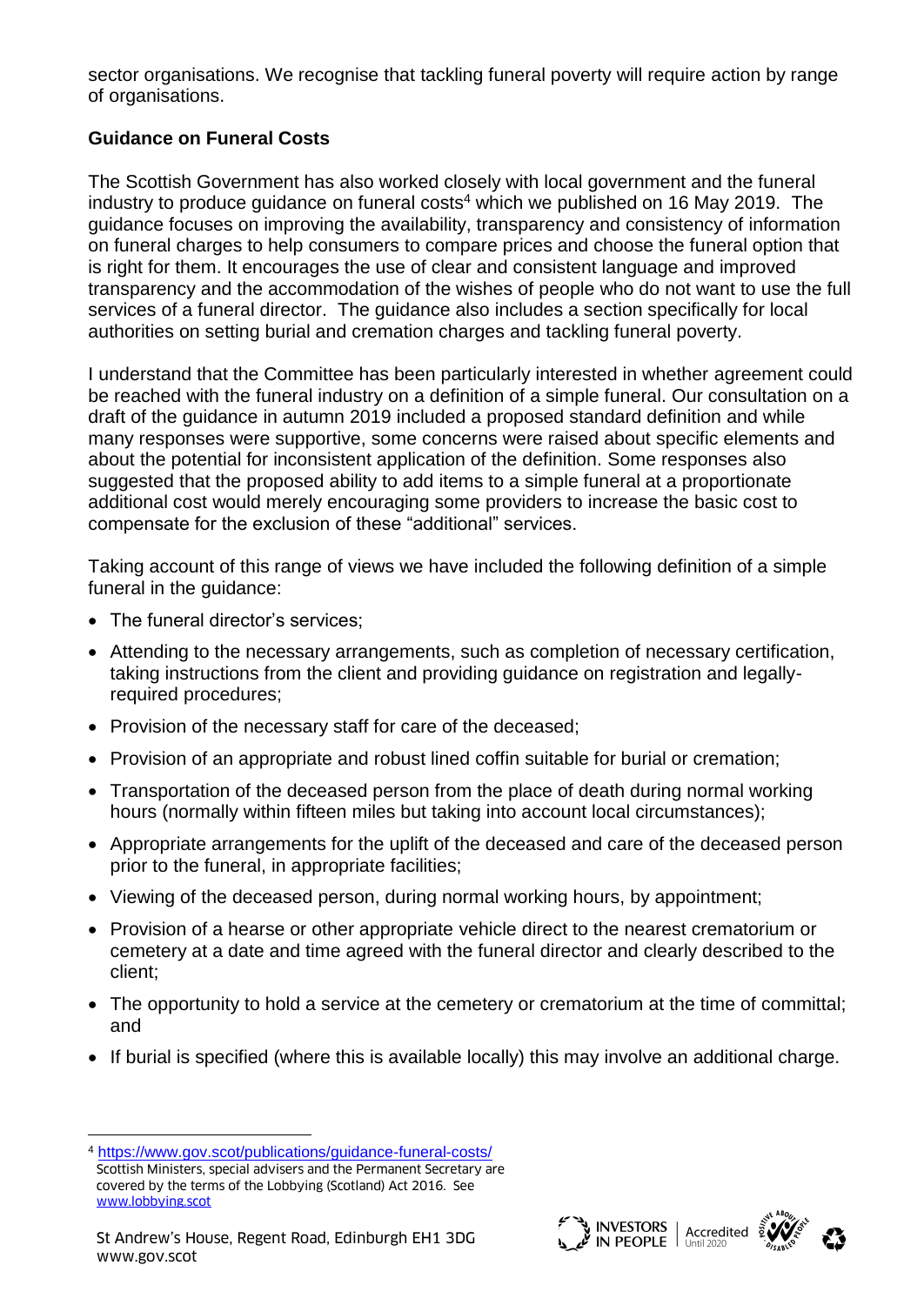The definition does not include embalming, provision of a limousine, any third party fees or disbursements payable on the client's behalf or the service officiant's fee.

While the majority of voices from the industry have welcomed the published guidance and supported its launch some have reserved judgement on the benefits and efficacy of the definition of a simple funeral. We will continue to work with the industry as the guidance is implemented to learn from its experience. The guidance is advisory and does not impose new requirements or conditions on funeral directors, burial authorities or cremation authorities.

## **Funeral Support Payment**

One of the key actions set out in our Funeral Costs Plan is the delivery of the Funeral Support Payment (formerly referred to as Funeral Expense Assistance), replacing the current DWP Funeral Expenses Payment. The Funeral Support Payment will be launched in summer 2019 and will help people on lower incomes who are struggling to pay for a funeral with a one-off contribution towards those costs. We have made it clear that the Scottish Government intends to replace the adversarial nature of the present social security system with a system founded on dignity, fairness and respect. It may therefore be helpful if I set out the characteristics of the Funeral Support Payment, and our approach to its design and development, in terms of the principles contained in the first section of the Social Security (Scotland) Act 2016:

- Social security is an investment in the people of Scotland the Funeral Support Payment widens eligibility by 40% in comparison<sup>5</sup> with the UK Government's Funeral Expenses Payment to reach around 4,400 people each year. This will provide much needed support to people who would have received no help at all under the current system. This widening of eligibility is backed by around £2 million of Scottish Government funding above that expected to transfer from the UK Government in the first full year of operation. In addition to widening eligibility we have committed to uprate the £700 flat rate part of the payment annually, taking into account the impact of inflation.
- Social security is a human right we want to maximise take up of the Funeral Support Payment. To do this we will provide clear information about an individual's entitlement of the benefit, i.e. eligibility criteria, and how to apply. We have developed a Funeral Support Payment engagement plan that ensures that we will work with a wide range of stakeholders at both national and local levels to raise awareness and increase take-up. This will include a series of national roadshows in summer 2019 that will help to inform and prepare front line staff such as Funeral Directors, Registrars, Local Authorities and the Advice Sector about the new benefit in time for its launch. A range of support and promotional materials including a stakeholder toolkit for organisations to support their clients when making applications will be developed. This will help ensure that clients understand not only their entitlement but also any support they might be awarded.
- Respect for the dignity of individuals the Funeral Support Payment is designed to reduce intrusive questioning where possible while maintaining a fair and consistent decision making system. We understand that the uncertainty waiting for a decision adds

l



<sup>5</sup> The Scottish Fiscal Commission Budget published 12 December 2018 [http://www.fiscalcommission.scot/publications/scotlands-economic-and-fiscal-forecasts/scotlands](http://www.fiscalcommission.scot/publications/scotlands-economic-and-fiscal-forecasts/scotlands-economicand-fiscal-forecasts-december-2018/)[economicand-fiscal-forecasts-december-2018/](http://www.fiscalcommission.scot/publications/scotlands-economic-and-fiscal-forecasts/scotlands-economicand-fiscal-forecasts-december-2018/)

Scottish Ministers, special advisers and the Permanent Secretary are covered by the terms of the Lobbying (Scotland) Act 2016. See [www.lobbying.scot](http://www.lobbying.scot/)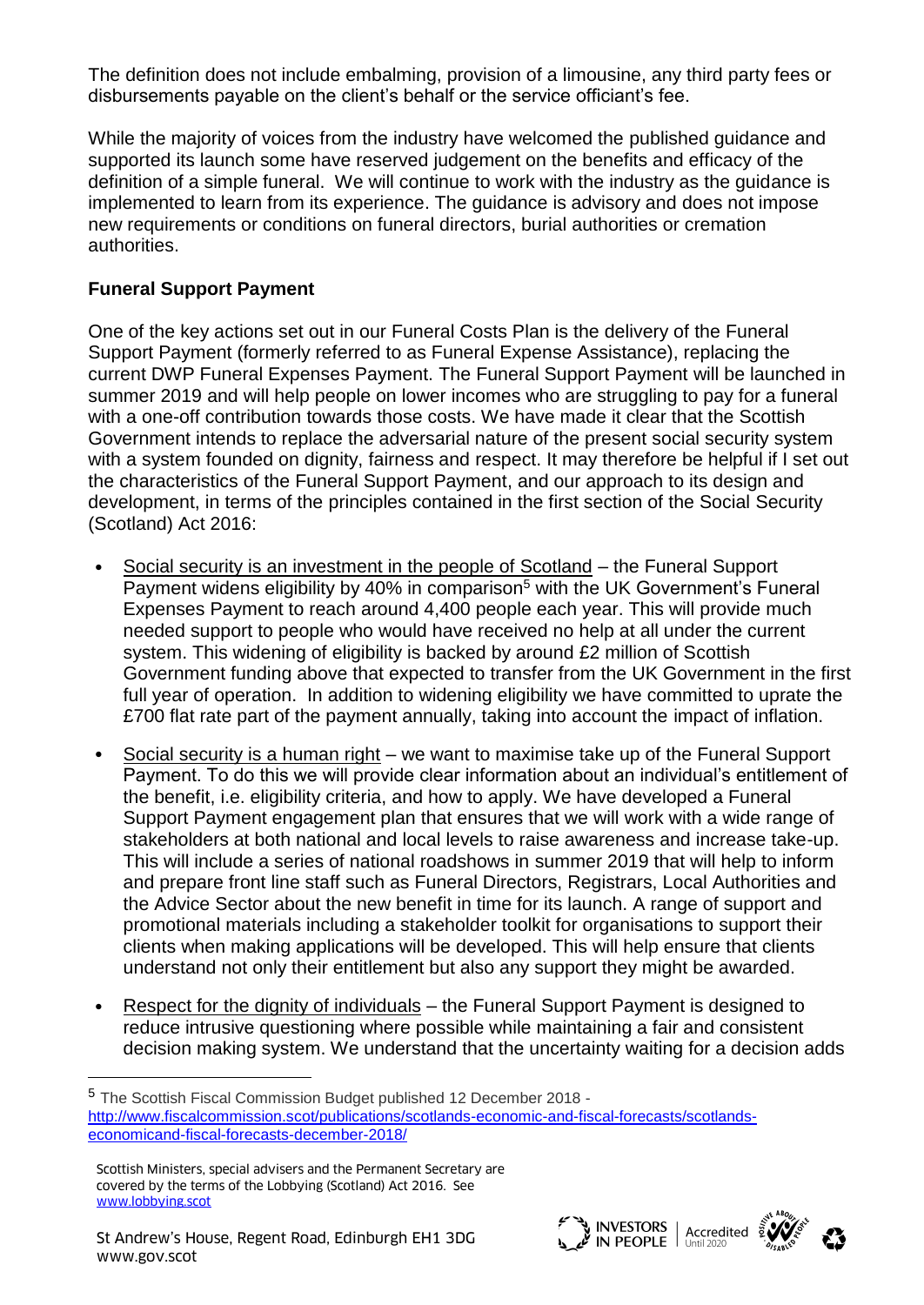to stress at an already difficult time and so we will process completed applications in 10 working days and make payment as soon as practicable thereafter.

- The Scottish social security system is to contribute to reducing poverty in Scotland eligibility for the Funeral Support Payment is designed to reach people in poverty and at risk of falling in to poverty. We are actively promoting not just the Funeral Support Payment but all of the benefits we deliver so we can reach people in need of this financial support. For the Funeral Support Payment, we will proactively promote it in places where people who may need this support may visit – including registry offices, through NHS bereavement services and through funeral directors, as well as through other routes such as local authorities and welfare advice services, social media and traditional media. Our communications will be clear and will highlight eligibility in an effort to drive applications from those who are likely to receive this support.
- The Scottish social security system is to be designed with the people of Scotland on the basis of evidence – both the policy decisions and the service design for the delivery of Funeral Support Payment has under gone extensive modelling, research and user engagement to provided us with a good evidence base for our decisions. For example, the extensive end user research and testing has spanned the length and breadth of Scotland and has included users from different faith and minority groups as well as those with accessibility needs. We have also worked closely with stakeholders from local authorities, funeral directors and third sector organisations to understand the pressures faced by individuals trying to organise a funeral with limited financial support. This research, testing, and feedback has been considered throughout this iterative process to continually make improvements as we move through development. We will introduce a new online application channel so that people have more choice to ensure clients are able to apply in the way that is best for them: by phone, by post, or online. In due course people will be able to access support face to face through our Social Security Scotland local delivery.

In addition to the user research and testing, we have engaged with the DWP to ensure that users of both services, i.e. Social Security Scotland and DWP, will continue to receive a smooth service throughout. This includes putting in place a warm handover from the DWP's Bereavement Service which may be the first point of contact many of our clients have when applying for a Funeral Support Payment as they might also be making an application for the Bereavement Support Payment.

We will ensure that the remaining principles (that opportunities are to be sought to continuously improve the Scottish social security system in ways which put the needs of those who require assistance first, and that the Scottish social security system is to be efficient and deliver value for money) are applied to the delivery of the Funeral Support Payment.

### **Bereavement Support Payment**

As you will be aware, the UK Government replaced Widowed Parent's Allowance, Bereavement Payment and Bereavement Allowance (previously Widow's Pension) in 2017 with a new Bereavement Support Payment. The new Payment is intended to provide a more uniform structure providing help with the more immediate costs caused by the death of a spouse or civil partner. However, the Scottish Government is concerned about the adverse impact of the changes, particularly the significant cuts to Widowed Parent's Allowance. On 9 March 2017, Jeane Freeman MSP, the then Minister for Social Security in the Scottish

Scottish Ministers, special advisers and the Permanent Secretary are covered by the terms of the Lobbying (Scotland) Act 2016. See [www.lobbying.scot](http://www.lobbying.scot/)

St Andrew's House, Regent Road, Edinburgh EH1 3DG St Andrew's House, Regent Road, Edinburgh EH1 3DG هي المسلم المسلم المسلم المسلم الكلماء St Andrew's House, Regent Road, Edinburgh EH1 3DG هي المسلم المسلم المسلم المسلم المسلم المسلم المسلم المسلم ال<br>Www.gov.scot

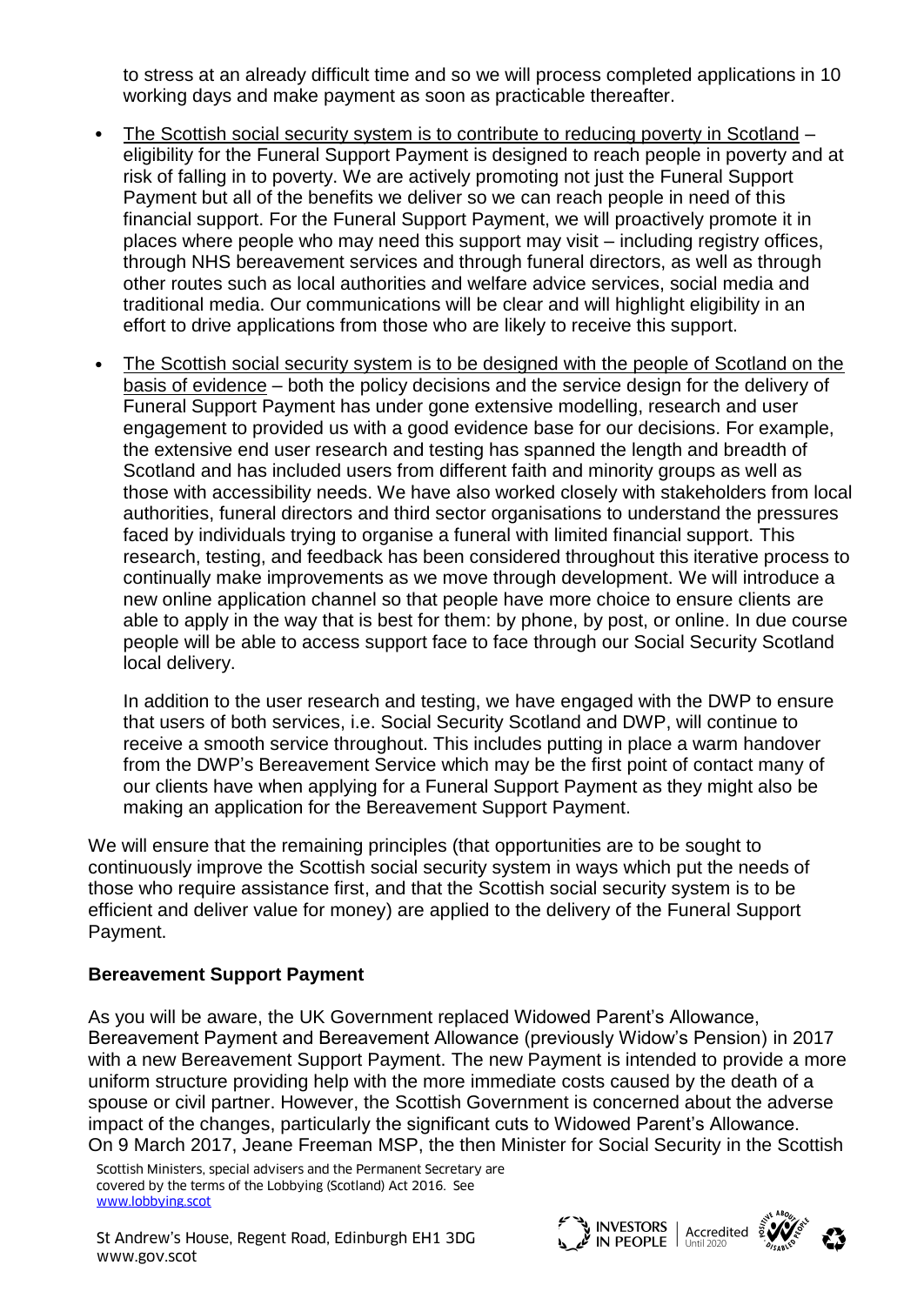Government, wrote to Caroline Nokes MP, then Minister for Welfare Delivery, expressing our concerns in particular about the changes to Widowed Parents Allowance. While I recognise that financial support can never make up for the loss of a parent or partner, the changes introduced by the UK Government have reduced the support available to bereaved spouses or civil partners at the time when they need it most.

## **Other Scottish Government action**

## Planning Your Own Funeral

The Guidance on Funeral Costs complements other actions in our Funeral Costs Plan which aim to encourage people to talk about, plan and provide for their funeral and to help those who may struggle to do so. This includes the publication in 2017 of the "Planning Your Own Funeral" leaflet which is designed to encourage people to feel more comfortable talking about dying and discussing their funeral wishes with friends and family. The content was developed with the Scottish Working group on Funeral Poverty which includes members from a broad range of organisations with an interest in this area. These leaflets have been distributed across Scotland to Citizens' Advice Bureau offices, GP surgeries and other services as well as being made available in an interactive online version.

## Training for Advisors

The Scottish Government provided funding for Citizens Advice Scotland in November 2016 to design, develop, and deliver training materials for advisors so that they can provide consistent advice to members of the public about their options both at an early stage of planning and at the point of bereavement. The first part of this training, on the current DWP Funeral Payment, launched in April 2017. The second part, on longer term funeral planning, launched in August 2017. The training is available to anyone who wishes to complete it through the Child Poverty Action Group website.

### Incentivised Savings

In February 2016 the report Funeral Poverty: A Review for Scottish Government, coauthored by Citizens Advice Scotland and John Birrell (a bereavement consultant and then Chair of the Scottish Working Group on Funeral Poverty) was published. It included a recommendation that the Scottish Government explore the possibility of developing a Scottish Funeral Bond scheme to encourage people to begin to save for their funeral. We intend, therefore, to develop an incentivised funeral savings scheme which we will pilot in autumn 2020.

### Removal of Child Burial and Cremation Fees

In addition to the Funeral Costs Plan, the Scottish Government has worked with the Convention of Scottish Local Authorities to reach agreement to remove local authority burial and cremation charges for under 18s. This agreement was implemented in 2018 and is supported by Scottish Government funding. Local authorities are working with private cemeteries and crematoriums to pass on funding where private providers agree to remove these fees.

Scottish Ministers, special advisers and the Permanent Secretary are covered by the terms of the Lobbying (Scotland) Act 2016. See [www.lobbying.scot](http://www.lobbying.scot/)